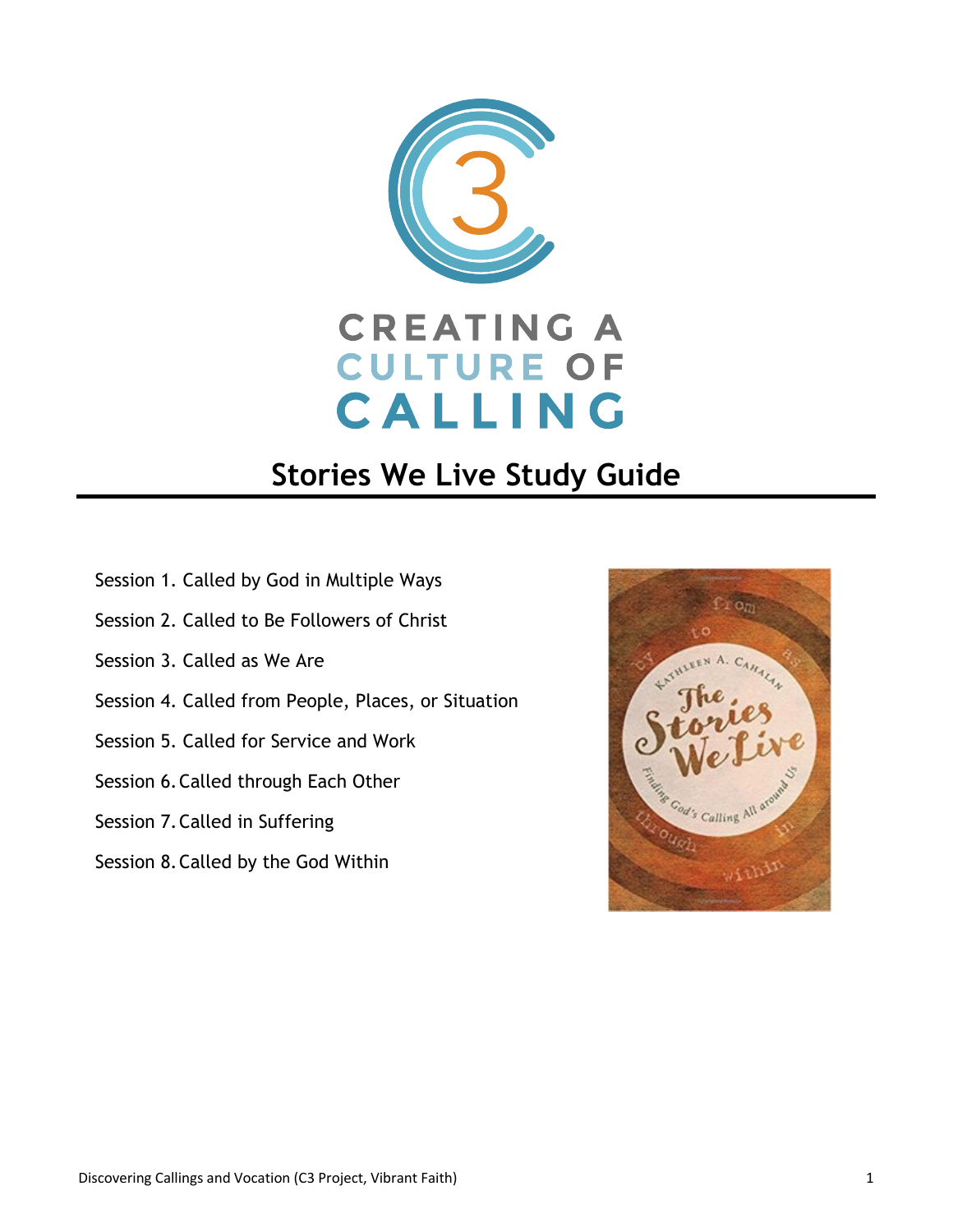# **Session 1. Called** *by* **God in Multiple Ways**

#### **Reflection: How Do You See Your Calling and Vocation**

- Consider your callings: Are you more like the acorn, the pilgrimage, or a surprising discovery? Share a story that illustrates why you chose your type of calling.
- What images of God and vocation come to mind from your callings?

### **Session 2. Called to be Followers of Christ**

#### **Reflection #1**

• How has Christ called you to follow him today? OR What does it mean for you to be a follower of Christ today?

#### **Reflection #2: Six Ways of Following Jesus**

- 1. How do you follow Jesus as a *worshipper*—one whose heart is filled with adoration and love for the source of life, the One on whom we depend?
	- Suggested Scripture: Matthew 8:1-13
- 2. How do you follow Jesus as a *witness* to what God has done for us?
	- Suggested Scripture: Luke 24:36-49
- 3. How do you follow Jesus as a *neighbor* to those around you?
	- Suggested Scripture: Luke 14:12-14, Luke 10:25-37
- 4. How do you follow Jesus as a *forgiver*—to forgive those who harm us and seek forgiveness when we harm others.
	- Suggested Scripture: Luke 7:36-50,
- 5. How do you follow Jesus as a *prophet*—to declare what is wrong with our communities and world, and call people back to right relationship through justice and mercy.
	- Suggested Scripture: Matthew 21:10-14
- 6. How do you follow Jesus as a *steward*—caring for God's creation and the goods of the household.
	- Suggested Scripture: Matthew 25:14-29

### **Session 3. Called** *as* **We Are**

#### **Reflection: Callings Over Time**

- How do you experience God's callings at this age in your life?
- Have people share their insights on how God's callings and their vocation emerged at different stages of their life, and how they are experiencing God's calling today.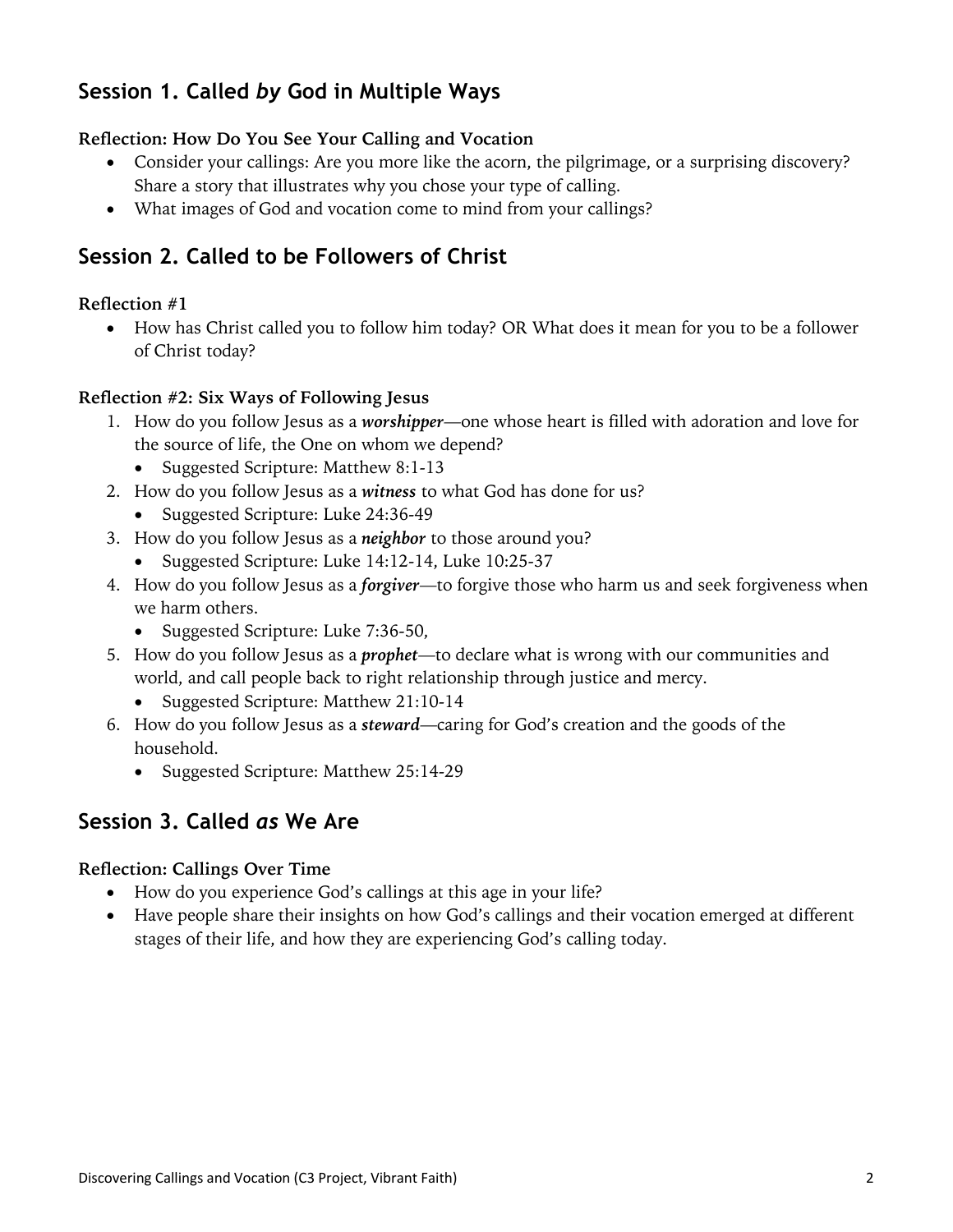# **Session 4. Called** *from* **People, Places, or Situations**

#### **Reflection: Calling and Life Transitions**

Think of one transition in your own life (like a graduation, wedding, birth of the first child, retirement, a divorce, death of a loved one, loss of job, etc.) or in your family's life (like a transition involving your parents, your children or grandchildren, your spouse, etc.).

After people have people have identified a story, ask them to reflect on their life transition using the following questions:

- 1. What were the emotions you were feeling—excitement, anticipation, pain, loss, grief?
- 2. Did you experience a sense of loss during this transition? What was the loss?
- 3. Did the transition involve forgiving and possibly reconciling with someone or forgiving yourself?
- 4. How do you integrate the transition into your life—addressing the loss and embracing a "new" time in your life?
- 5. How did you experience God in your transition? What was God calling you from? Where did this calling lead you?

### **Session 5. Called** *for* **Service and Work**

#### **Reflection: Work and Calling**

- How can your employed work be a form of service?
- In what ways are you called to serve?
- For whom is your service to be given?

#### **Reflection: Discerning What to Give Your Life To**

When discerning what you can give your life for consider the three questions:

- 1. *Is what you are doing a source of joy?* ("Do you get a kick out of it?") [Joy is not feeling good about what you are doing; rather it is an interior conviction that what one is doing is good even if it does not make one happy or content.]
- 2. *Is it something that calls forth your gifts, engaging your abilities and talents, using them fully?* ("Are you any good at it?")
- 3. *Is this role or work of genuine service to others and to the wider society?* ("Does anyone want you to do it?")

### **Session 6. Called** *through* **Each Other**

#### **Reflection: Experiencing a Sense of Calling through Others**

- Who has been instrumental in helping you discover God's calling for you? Who has been an agent of God's vocation for you? Identify one person and how old you were. (Think about family members, friends, colleagues, supervisors, the people we serve, and mentors.)
- What did the people in your life do for and with you to help you discover God's vocation?
- What is instrumental in your life right now? Who is currently an agent of God's vocation for you? What are they doing for and with you to help you discover God's vocation at this stage of your life?